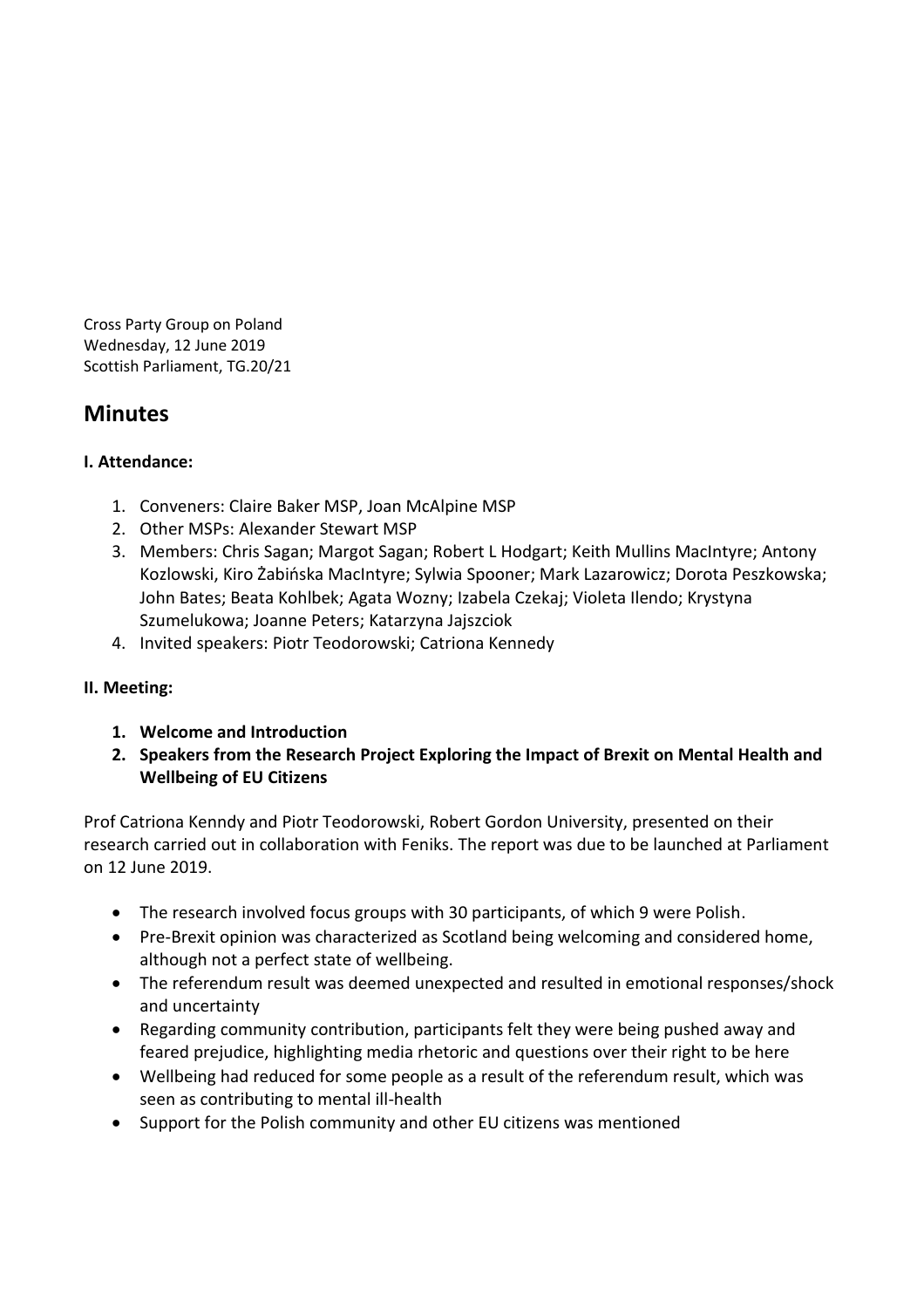Questions following the presentation covered:

- Plans to take forward the findings
- How best to support children and parents
- Potential for follow-up research
- Awareness of existing support systems including the role of Citizens' Advice
- Access to education in Polish language
- The positive reputation of the Polish community in Scotland
- How participants were selected
- The inclusion of questions on general mental health
- The robustness of the small study

*Pietr agreed to provide a copy of the report for circulation and welcomed further comments or discussion directly.* 

#### **3. Sub-group reports**

Updates from sub-committees were provided:

**Brexit and Beyond**: Krystyna Szumelukowa provided a brief update and related report on the Polish-British Belvedere Forum 2019. The planned reopening next spring of the Polish Ex-Combatants' Club at 11 Drummond Place in Edinburgh was highlighted. Brief disussion covered the possibility of Scotland hosting the Belvedere Forum next year, or an interim meeting beyond the main forum. Further comments welcome.

**Culture:** Various events were highlighted, including - Robert Porteous exhibition was noted as visiting Inverness, Aberdeen and Perth and the possibility of also coming to Edinburgh; a delegation visit to Edinburgh including the President of Krakow 20-22 September with various related events proposed. Discussion also covered the Polish Cultural Institute in London and the possibility of an office in Scotland.

#### *It was agreed the CPG could write to the PCI in London to ask about plans related to Scotland.*

**Education**: A separate report was provided on the decision of the City of Edinburgh Council to stop running Polish classes which have been in place since 2005. Members were critical of the decision. Discussion highlighted the provision of language within Polish schools was not delivering an equivalent and was not SQA recognised. Ongoing representations to the Scottish Government on the need for a Polish qualification within the Scottish curriculum were noted.

*The CPG agreed to write to the City of Edinburgh Council and a matter of urgency urging it to reconsider the decision.* 

**Mental Health**: Ongoing work on suicides was outlined, including a project with SeeMe on barriers to support and cooperation with the suicide prevention group; Details provided for EU Settlement Scheme Support upcoming activities (separate handout provided); Funding received by the Fife Migrants Forum was welcomed.